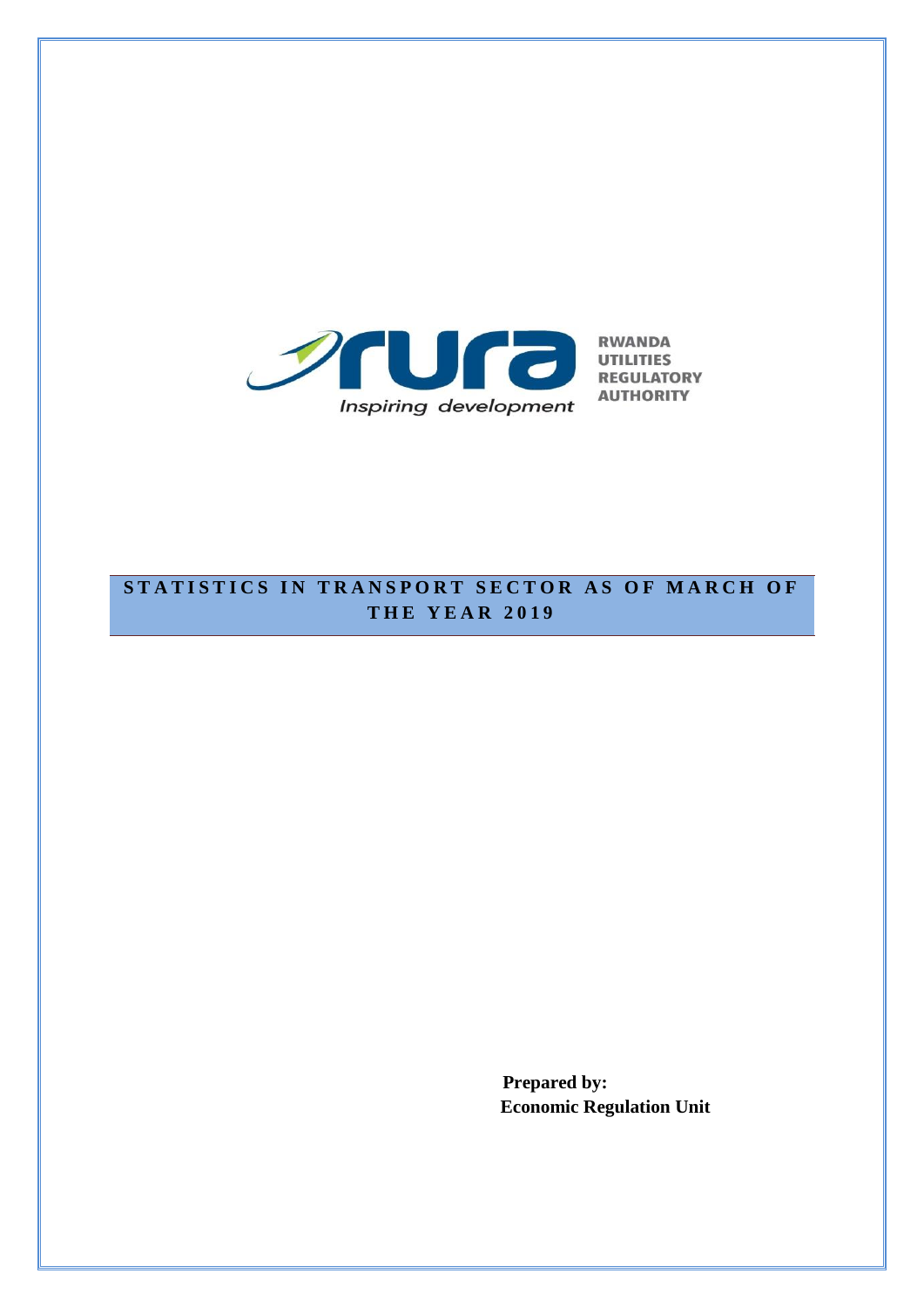#### **TABLE OF CONTENTS**

## **LIST OF TABLES**

| Table 1: Trend of licensed Transport of Persons Operators for the last two quarters  1         |  |
|------------------------------------------------------------------------------------------------|--|
| Table 2: Trend of Fleet for licensed Transport of Persons Operators for the last two quarters. |  |
| Table 3: Number of licensed Transport of Goods Operators for the last two quarters             |  |
|                                                                                                |  |

### **LIST OF FIGURES**

[Figure 1: Distribution of authorized boats per lake and river as of March 2019.......................3](#page-4-1)

### **LIST OF ANNEXES**

| Annex 1: List of licensed Public Bus and Minibus Companies and Cooperatives as of March |
|-----------------------------------------------------------------------------------------|
|                                                                                         |
|                                                                                         |
| Annex 3: List of licensed Taxi Cab Companies and Cooperatives as of March 2019 7        |
|                                                                                         |
| Annex 5: List of licensed Transport Of Goods Companies or Cooperatives as of March 2019 |
|                                                                                         |
|                                                                                         |
|                                                                                         |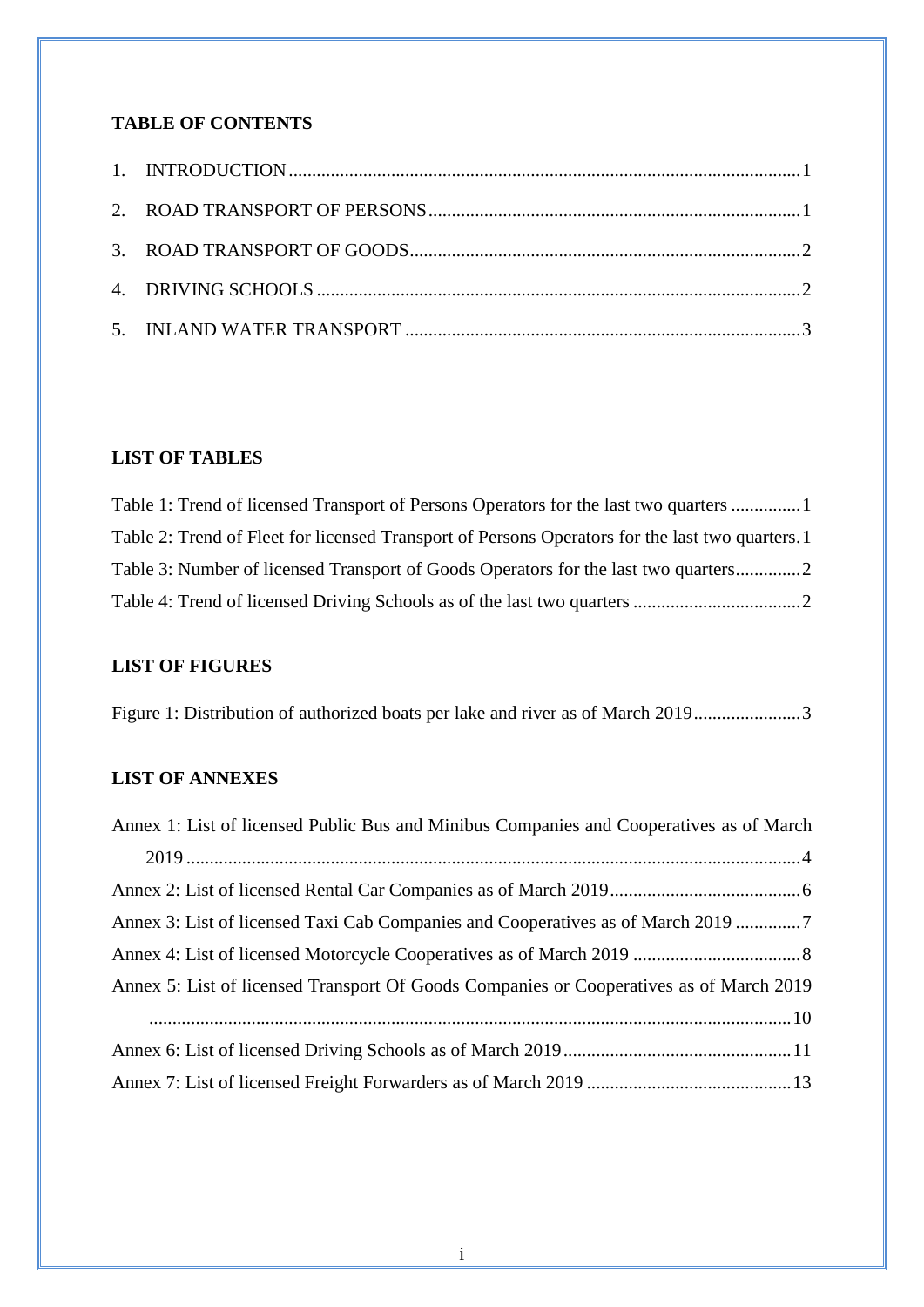#### <span id="page-2-0"></span>**1. INTRODUCTION**

Transport regulation deals mainly with road transportation of persons and goods using buses, minibuses, taxi cabs, motorcycles, trucks, and others. It deals also with inland waterways transportation of persons and goods using vessels. Lastly driving schools and freight forwarders are among the regulated services. This report provides information on road and inland water transportation of persons and goods, driving schools, and freight forwarders from January to March 2019.

#### <span id="page-2-1"></span>**2. ROAD TRANSPORT OF PERSONS**

The road transport of persons in Rwanda is done through licensed public bus and minibus companies and cooperatives, motorcycles cooperatives, car rental companies, taxi cab companies and cooperatives.

| Number of operators per category of license       |    | Q4 2018   Q1 2019 |
|---------------------------------------------------|----|-------------------|
| Public bus and minibus Companies and Cooperatives |    |                   |
| <b>Motorcycles Cooperatives</b>                   | 78 |                   |
| <b>Car Rental Companies</b>                       | 23 | 24                |
| Taxi Cab Companies and Cooperatives               | 36 | 38                |

#### <span id="page-2-2"></span>**Table 1: Trend of licensed transport of persons operators for the last two quarters**

**Source: RURA database**

The number of licensed Car Rental Companies and Cooperatives, and Taxi Cab Companies and Cooperatives during the quarter under review has increased, whereas licensed Motorcycles Cooperatives as of March 2019 have decreased compared to the licensed operators recorded at the end of December 2018 due to the expiration of the license for Gasabo Center Motorcyclists Cooperative. The number of licensed Public bus and Minibus Companies and cooperatives remained the same.

<span id="page-2-3"></span>

| Table 2: Trend of fleets for licensed transport of persons operators for last two quarters |
|--------------------------------------------------------------------------------------------|
|--------------------------------------------------------------------------------------------|

| Number of fleets per category of licensee                |        | Q4 2018   Q1 2019 |
|----------------------------------------------------------|--------|-------------------|
| Public bus and minibus Companies and Cooperatives        | 2,887  | 2,911             |
| Motorcycles cooperatives                                 | 25,235 | 29,826            |
| <b>Car Rental Companies</b>                              | 521    | 599               |
| Taxi Cab Companies and Cooperatives                      | 943    | 962               |
| $\alpha$ , $\mathbf{m}$ in $\mathbf{m}$ and $\mathbf{m}$ |        |                   |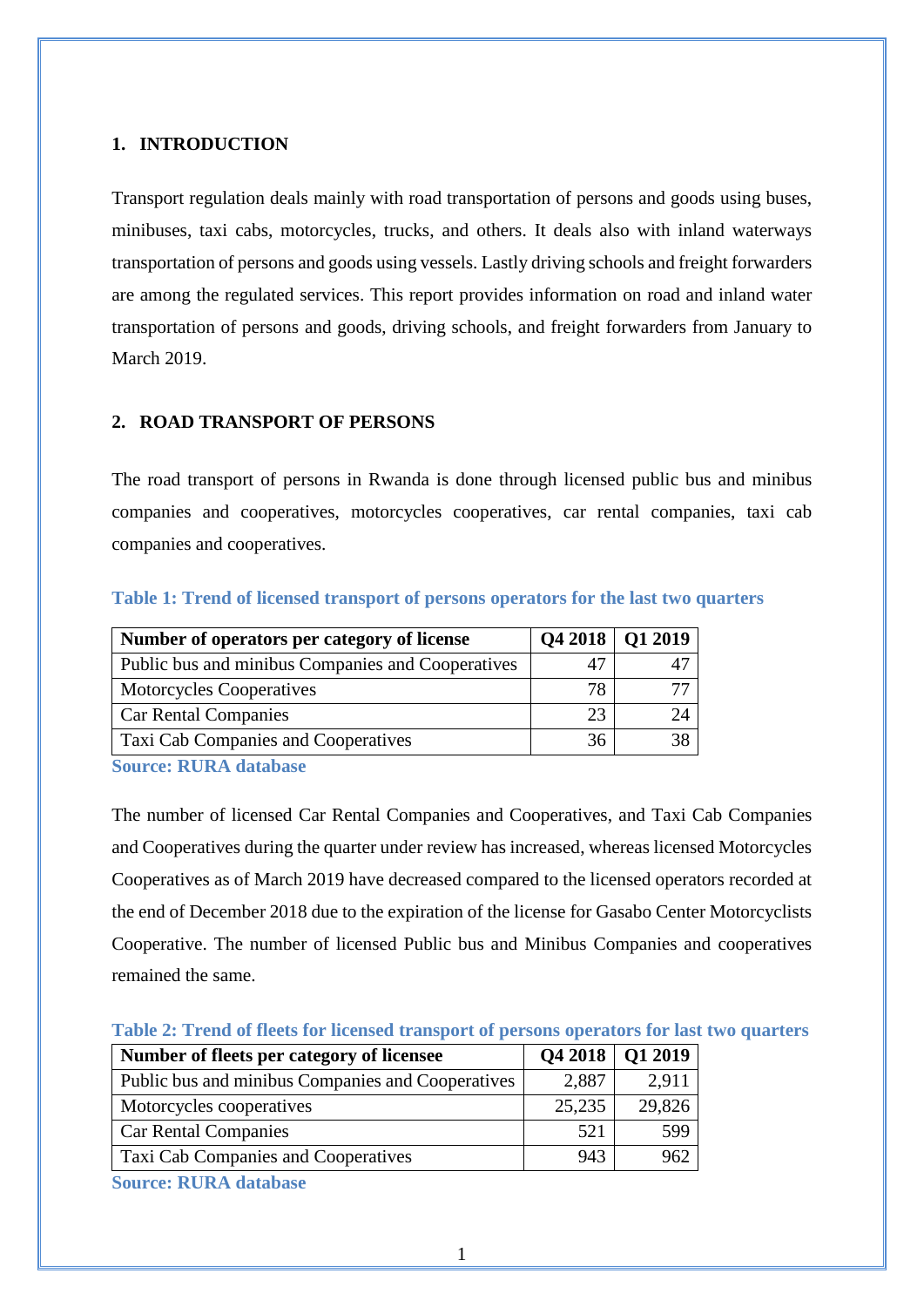During this quarter under review, the number of fleets used by licensed public bus and minibus companies and cooperatives, car rental companies, taxi cab companies and cooperatives, motorcycles cooperatives has increased compared to the number of operators 'fleets recorded at the end of December 2018.

### <span id="page-3-0"></span>**3. ROAD TRANSPORTATION OF GOODS**

Transportation of goods is a way of moving animals, animal products, agricultural products, chemical products, machinery, mechanical appliances, mineral products, and many other different products from one location to another by using vehicles.

| <b>Category of license</b>       |       | Q4 2018   Q1 2019 |
|----------------------------------|-------|-------------------|
| Transport of goods companies     | 25    |                   |
| Freight forwarders companies     | 12    |                   |
| Individual transporters of goods | 5,291 | 5.620             |
| Course DIDA database             |       |                   |

#### <span id="page-3-2"></span>**Table 3: Number of licensed transportation of goods operators for the last two quarters**

**Source: RURA database**

There are 23 licensed companies and cooperatives transporting goods, 12 freight forwarders companies, and 5,620 individual transporters of goods. During this quarter under review, the licensed companies and cooperatives transporting goods were using 300 vehicles. The operators with expired license are SDC Interlogistic, Business and Transport Trading.

### <span id="page-3-1"></span>**4. DRIVING SCHOOLS**

The driving schools are schools that offer theoretical and practical trainings in different driving categories, among the objectives and functions of driving schools is to enhance skills and professionalism for future drivers.

#### <span id="page-3-3"></span>**Table 4: Trend of licensed driving schools as of the last two quarters**

| <b>Category of license</b>     |     | Q4 2018   Q1 2019 |
|--------------------------------|-----|-------------------|
| Driving schools operators      | 70  |                   |
| Fleets used by driving schools | 998 | 1040              |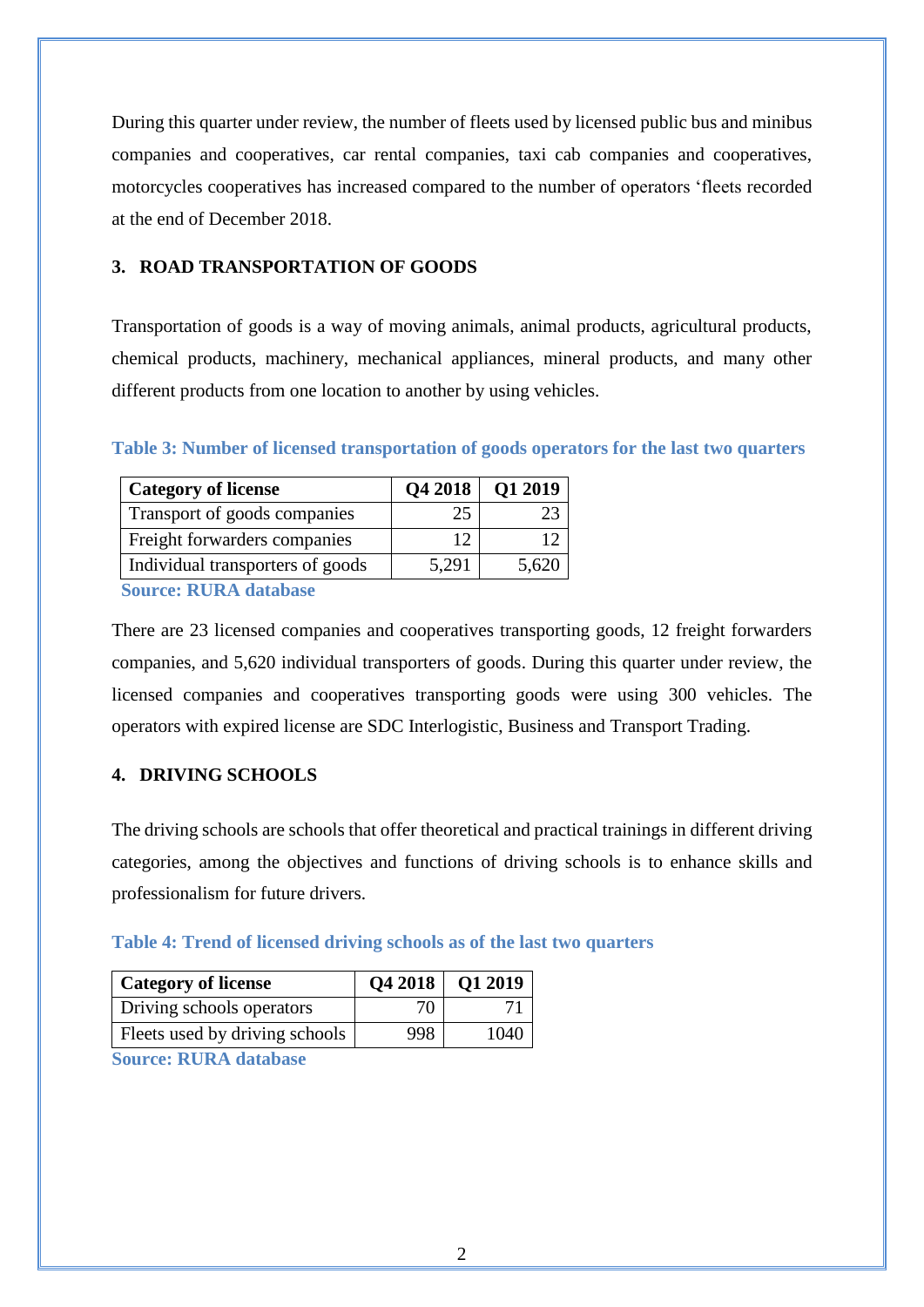During this quarter under review, the number of licensed driving schools has increased from 70 schools with 998 fleets to 71 schools with total fleets of 1040 including 736 cars and 304 motorcycles recorded at the end of March 2019 as detailed in Annex 6.

#### <span id="page-4-0"></span>**5. INLAND WATER TRANSPORT**

It covers the inland water transport of goods and persons. During the quarter under review, there were 325 authorized vessels used by 242 waterways operators both individuals and cooperatives.



<span id="page-4-1"></span>

**Source: RURA database**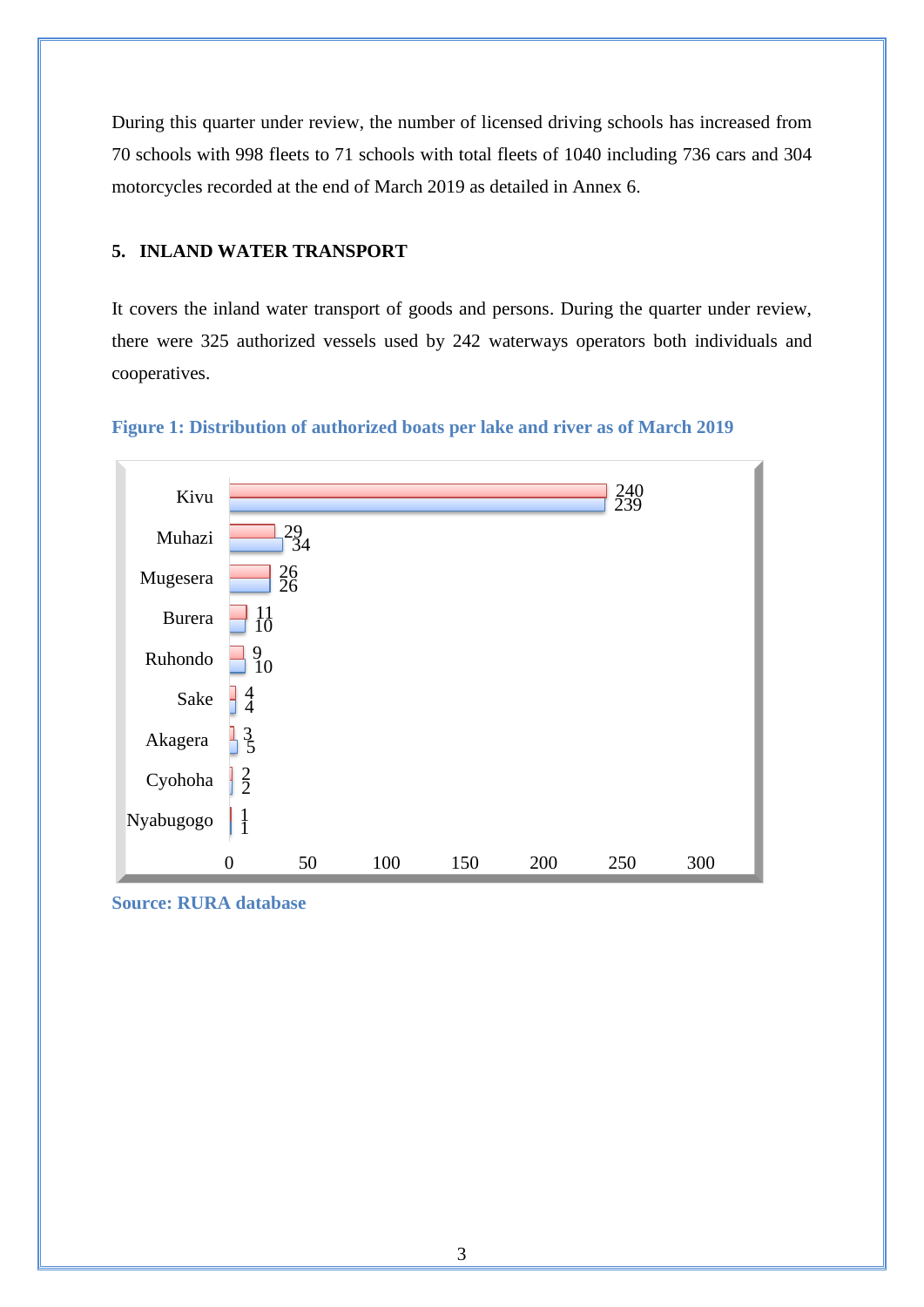## **6. ANNEXES**

#### <span id="page-5-0"></span>**Annex 1: List of licensed public bus and minibus companies and cooperatives as of March**

| <b>SN</b>      | Name of licensee                                   | Number of vehicles |
|----------------|----------------------------------------------------|--------------------|
| 1              | Alpha Express Limited                              | 37                 |
| $\overline{2}$ | <b>Capital Express Limited</b>                     | 25                 |
| 3              | <b>City Center Transport Cooperative</b>           | 232                |
| 4              | <b>City Express Limited</b>                        | 64                 |
| 5              | Different Express Limited                          | 26                 |
| 6              | EA Bus & Travel Limited                            | 30                 |
| 7              | Excel Tours & Travel Agency                        | 52                 |
| 8              | <b>Fidelity Express Limited</b>                    | 19                 |
| 9              | Gicumbi Transport Cooperative                      | 33                 |
| 10             | Hope School Bus Cooperative                        | 55                 |
| 11             | Horizon Express Limited                            | 89                 |
| 12             | <b>Huye Transport Cooperative</b>                  | 67                 |
| 13             | <b>International Express Limited</b>               | 79                 |
| 14             | Jakobu Enterprises Ltd (Cross Border)              | 42                 |
| 15             | Kayonza Transport Cooperative                      | 41                 |
| 16             | Kigali Bus Services Limited                        | 130                |
| 17             | Kigali Coach Agency Limited                        | 38                 |
| 18             | Kivu Belt Express Limited                          | 43                 |
| 19             | La Colombe Express Limited                         | 42                 |
| 20             | Mash Bus Services Limited (Cross Border)           | 10                 |
| 21             | Matunda Express Limited                            | 30                 |
| 22             | Modern Coast Express Uganda Limited (Cross Border) | 17                 |
| 23             | Muhanga Transport Cooperative                      | 79                 |
| 24             | <b>Musanze Transport Cooperative</b>               | 203                |
| 25             | <b>Ngoma Transport Cooperative</b>                 | 49                 |
| 26             | Nile Safaris Express Limited                       | 34                 |
| 27             | Nyabugogo Transport Cooperative                    | 250                |
| 28             | <b>Nyagatare Transport Cooperative</b>             | 54                 |
| 29             | Omega Express Limited                              | 39                 |
| 30             | Remera Transport Cooperative                       | 147                |
| 31             | <b>Royal Express Limited</b>                       | 104                |
| 32             | <b>Rubavu Transport Cooperative</b>                | 139                |
| 33             | <b>Ruhire Express Limited</b>                      | 29                 |
| 34             | <b>Rusizi Transport Cooperative</b>                | 79                 |
| 35             | Rwanda School And Students Transport Cooperative   | 65                 |
| 36             | <b>Select Express Limited</b>                      | 23                 |
| 37             | <b>Star Express Limited</b>                        | 31                 |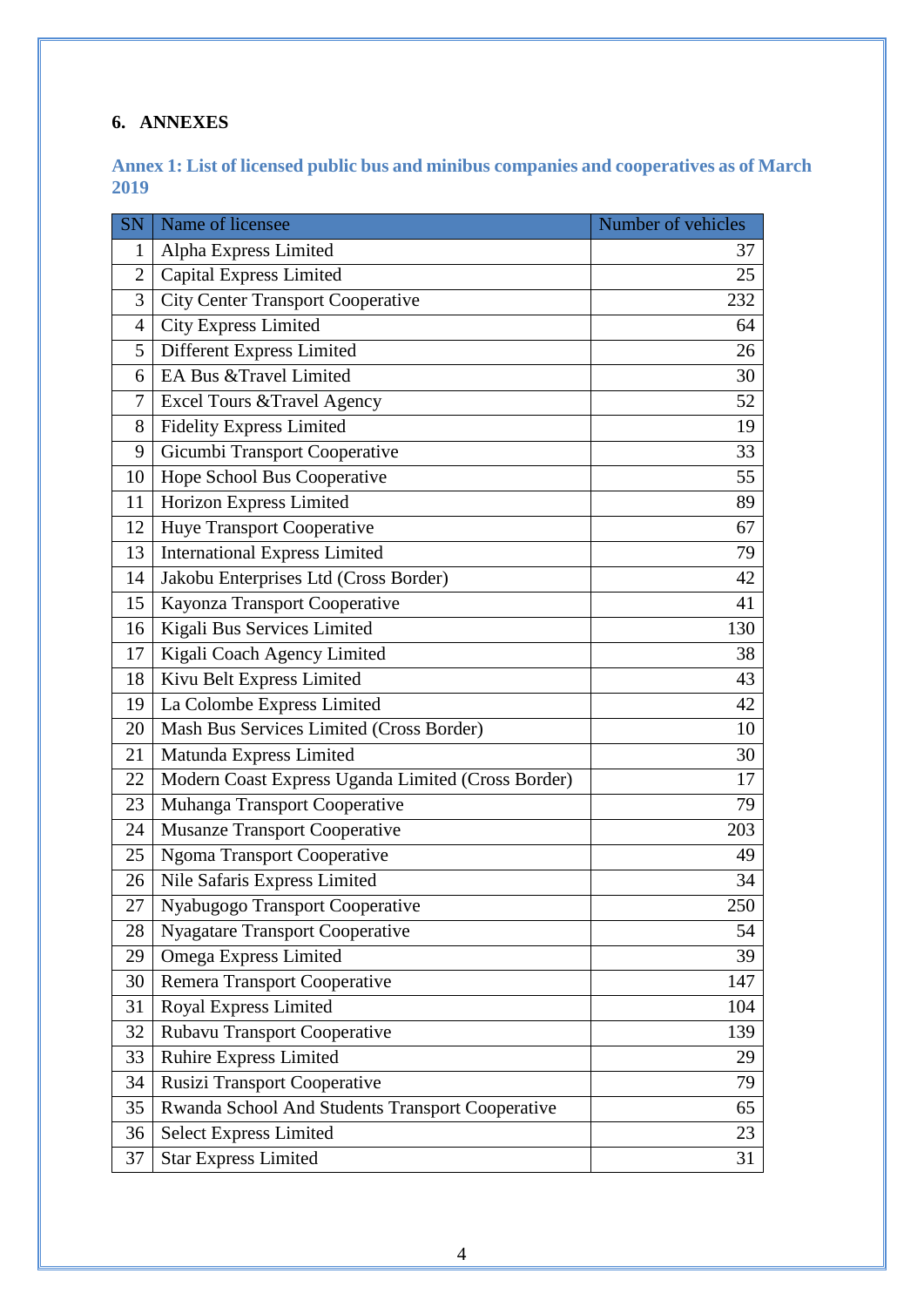| 38           | Stella Express Limited                       | 60    |
|--------------|----------------------------------------------|-------|
| 39           | <b>Students Safety Bus Ltd</b>               | 27    |
| 40           | Trinity Transporters & Distributors Co. Ltd. | 39    |
| 41           | Tripartite Tours Limited (Cross Border)      | 25    |
| 42           | Ugusenga Express Limited                     | 44    |
| 43           | Virunga Express Limited                      | 51    |
| 44           | Volcano Express Limited                      | 62    |
| 45           | Volcano Ltd (Cross Border)                   | 19    |
| 46           | <b>Volcano Ltd School Bus</b>                | 20    |
| 47           | Yahoo Car Express Limited                    | 38    |
| <b>Total</b> |                                              | 2,911 |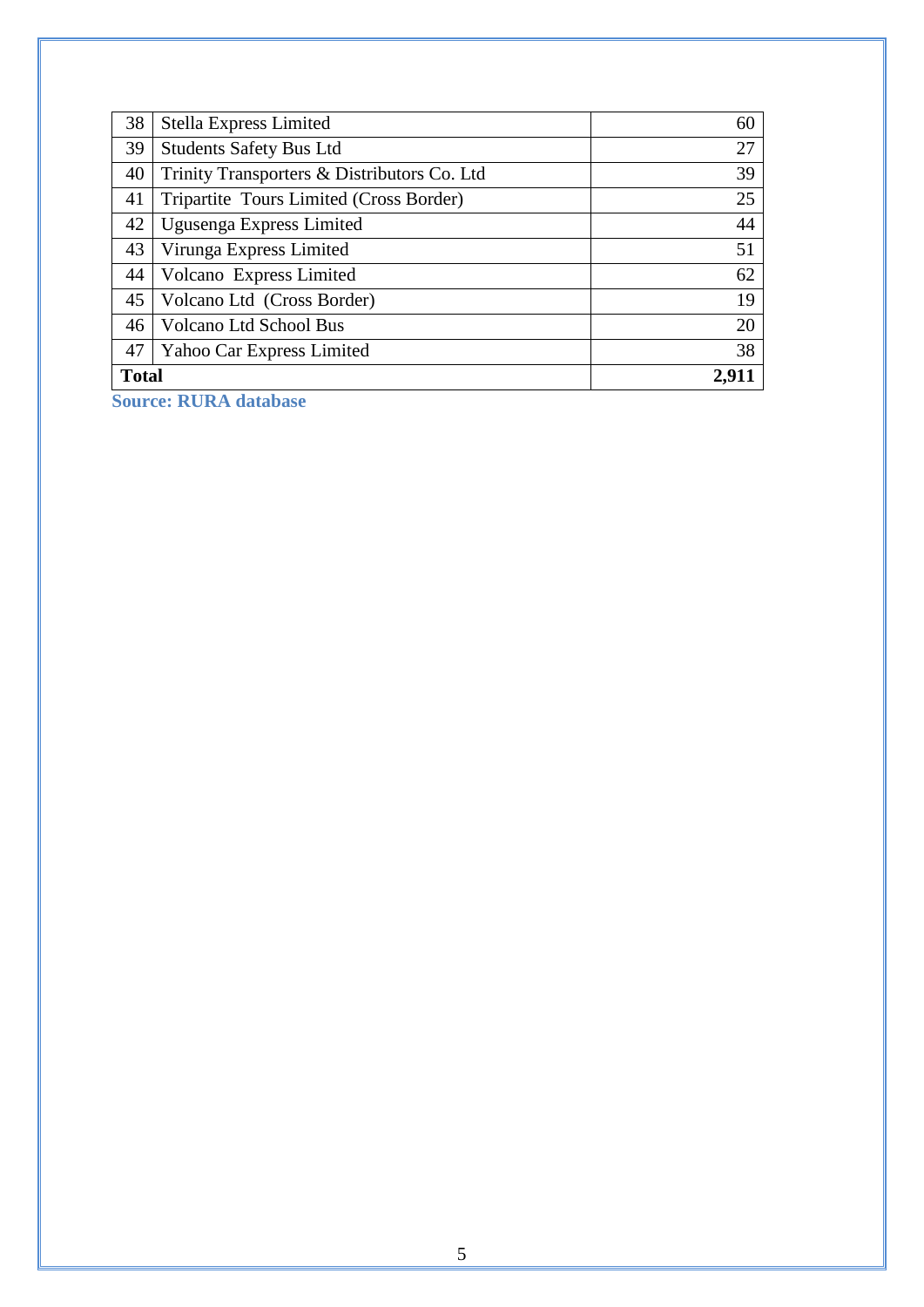<span id="page-7-1"></span>

| <b>SN</b>      | Name of licensee                                   | Number of vehicles |
|----------------|----------------------------------------------------|--------------------|
| $\mathbf{1}$   | <b>Buganza Transport Ltd</b>                       | 29                 |
| $\overline{2}$ | <b>Car Rental Transport Cooperative</b>            | 24                 |
| 3              | <b>CODACE</b>                                      | 47                 |
| 4              | Comfortable Kicukiro Services Ltd (C.K.S Ltd)      | 23                 |
| 5              | Cooperative De Taximen-Voitures-Kacyiru (COTAVOKA) | 34                 |
| 6              | Eurowolrd Rent-A-Car Ltd                           | 19                 |
| 7              | Gad House Ltd                                      | 17                 |
| 8              | Gisenyi Transport Services Ltd                     | 22                 |
| 9              | Horse Tourism And Travel Agency Ltd                | 13                 |
| 10             | Kigali Multiservice Cooperative (K.M.C)            | 16                 |
| 11             | Kigali Rental Car Cooperative                      | 45                 |
| 12             | Limoz Rwanda Ltd                                   | 31                 |
| 13             | Muhi Transport Ltd                                 | 15                 |
| 14             | Ntambch Transport Service Ltd                      | 18                 |
| 15             | Nyungwe Investment Group Ltd                       | 18                 |
| 16             | Oxygen Travel & Tours Ltd                          | 12                 |
| 17             | Quick Taxis Services (Q.T.S)                       | 24                 |
| 18             | Rocky Traders Ltd                                  | 22                 |
| 19             | Taxi Service Company Ltd                           | 19                 |
| 20             | <b>Techno Stars Ltd</b>                            | 27                 |
| 21             | Tours Des Pays Des Grand Lac                       | 63                 |
| 22             | <b>United Transparency Company Ltd</b>             | 19                 |
| 23             | Volkswagen Mobility Solutions Rwanda Ltd           | 21                 |
| 24             | <b>Women Transport Company Ltd</b>                 | 21                 |
| <b>Total</b>   |                                                    | 599                |

# <span id="page-7-0"></span>**Annex 2: List of licensed rental car companies as of March 2019**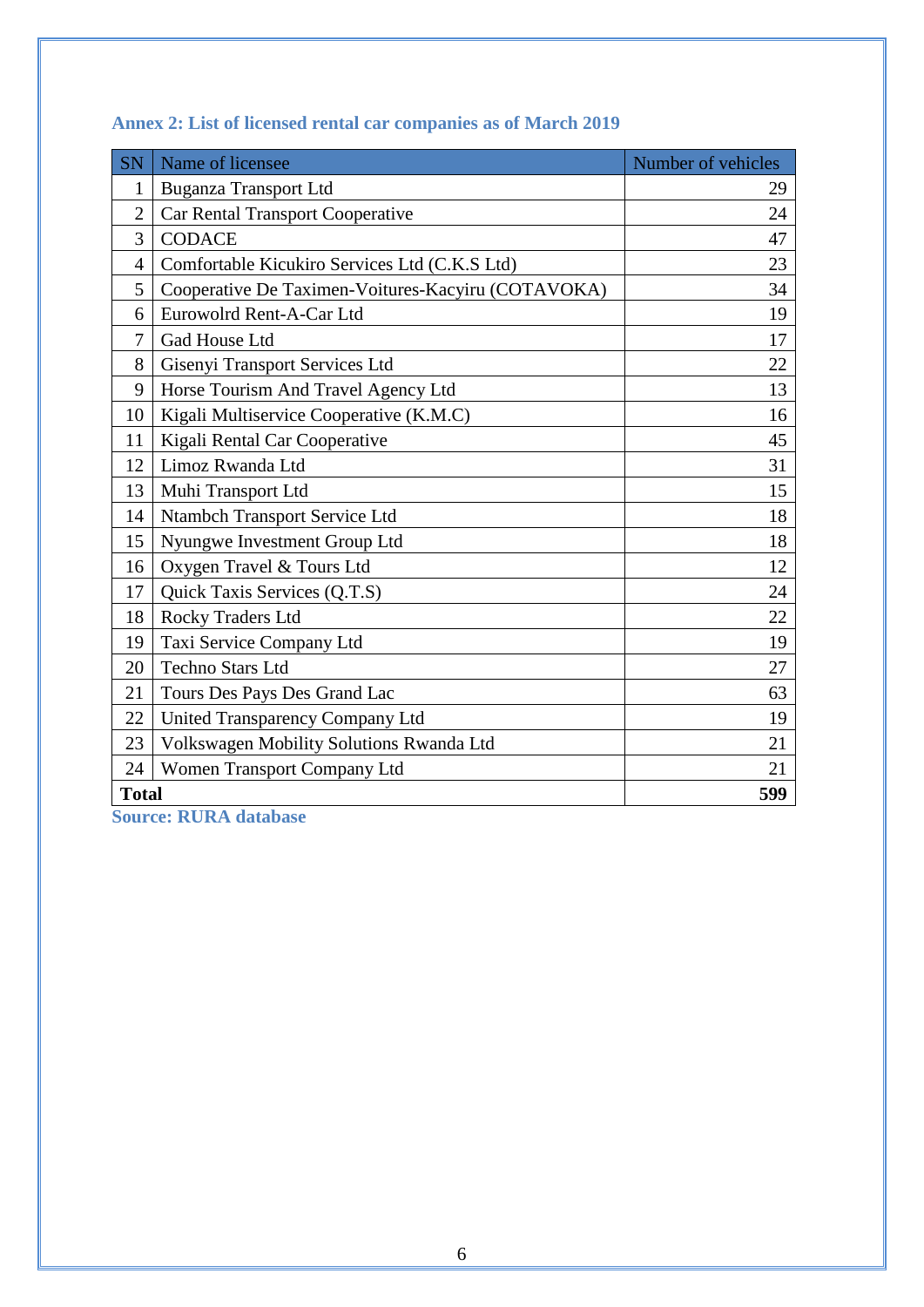| SN             | Name of licensee                                                         | Number of vehicles |
|----------------|--------------------------------------------------------------------------|--------------------|
| 1              | <b>Access Transport Company</b>                                          | 40                 |
| $\overline{2}$ | Airport Taxi Drivers of Kigali (A.T.A.K)                                 | 39                 |
| 3              | Amarembo City Taxi Service Ltd (A.C.T.S)                                 | 18                 |
| 4              | City Service Cooperative of Transport                                    | 31                 |
| 5              | Company de Taxmen de Gikondo Ltd                                         | 18                 |
| 6              | Condor Special Taxi Company Ltd                                          | 20                 |
| 7              | Cooperative de Chauffeurs de Taxi<br>Voitures<br>Rusizi<br>de            | 18                 |
|                | (COOCHATAVORU)                                                           |                    |
| 8              | Cooperative de Taxi Voiture de Kicukiro (COCTAKI)                        | 17                 |
| 9              | Cooperative de Taxi Voiture Hopital Militaire                            | 17                 |
| 10             | Cooperative de Taximen Voiture de Gacuriro (COTAVOGA)                    | 40                 |
| 11             | Cooperative de Taximen Voitures Muhima (COTAVOMU)                        | 18                 |
| 12             | Cooperative de Taxis Voitures de la Capitale (COTAVOC)                   | 19                 |
| 13             | Cooperative de Transport par Taxis Voitures de<br>Gisenyi<br>(COTTAVOGI) | 28                 |
| 14             | Cooperative des Chauffeurs de Taxi-Voitures de l'Ouest (COCTVO-<br>GI)   | 42                 |
| 15             | Cooperative des Taximans de l'hotel Amahoro (COTAHAMA)                   | 17                 |
| 16             | Cooperative des Taximen Roi Faysal                                       | 17                 |
| 17             | Cooperative des Taximen Voiture de Nyabugogo (COTAVONYA)                 | 34                 |
| 18             | Cooperative des Taximen Voiture Gakinjiro-Gisozi                         | 22                 |
| 19             | Cooperative des Taximen Voitures de Kibagabaga (COTAVOKI)                | 17                 |
| 20             | Cooperative des Taximens de l'hotel Chez Lando (COTHOLA)                 | 15                 |
| 21             | Cooperative des Taxisman Voiture Rusizi-Bugarama(C.T.V.R.B)              | 84                 |
| 22             | Cooperative Kisimenti Taximen-Voitures (COKITA)                          | 23                 |
| 23             | Cooperative Laico Umubano Gasabo                                         | 19                 |
| 24             | Cooperative pour Taxi Voiture de Kigali (CO.T.V.K)                       | 19                 |
| 25             | Cooperative Taxi Voitures Gare Remera (COTAVOGAR)                        | 23                 |
| 26             | Cooperative Tunyaruke Musanze De Taxi Voitures                           | 32                 |
| 27             | Huye Taxi Transport Cooperative (H.T.T.C)                                | 33                 |
| 28             | <b>Intego Transport Company Ltd</b>                                      | 15                 |
| 29             | Jyambere Transport 2000 Company Ltd                                      | 15                 |
| 30             | Kigali Taxi Voiture Cooperative (K.T.V Co)                               | 26                 |
| 31             | Kimironko United Taxi Cooperative (K.U.T.C)                              | 24                 |
| 32             | Nyabugogo Small Taxi Driver Cooperative (NYASTADRICO)                    | 27                 |
| 33             | Nyamirambo Taxi Service Ltd                                              | 18                 |
| 34             | Nyarutarama Taxi Cooperative (N.T.C)                                     | 16                 |
| 35             | Taxi Services Company Ltd (Tase Company Ltd)                             | 19                 |
| 36             | Taxi Town Service Center Cooperative (T.T.S.C.C)                         | 31                 |
| 37             | Twigire Taxi Service Cooperative (T.T.S.C)                               | 26                 |
| 38             | Unity Cooperative Taxi Service Kacyiru                                   | 25                 |
| <b>Total</b>   |                                                                          | 962                |

# **Annex 3: List of licensed taxi cab companies and cooperatives as of March 2019**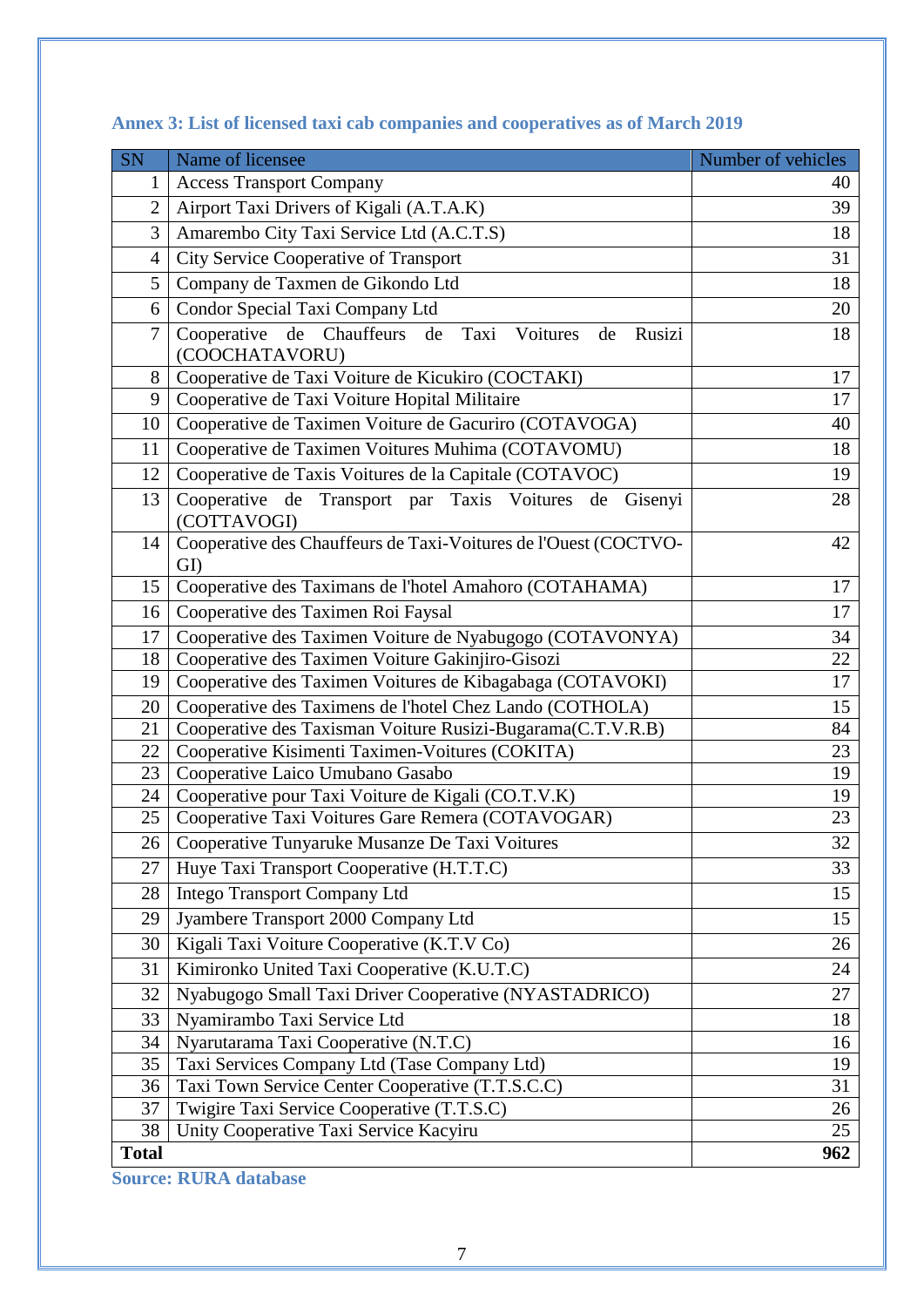| <b>SN</b>      | <b>Name of licensed Cooperative</b>                                                                                   | <b>Number</b>    |
|----------------|-----------------------------------------------------------------------------------------------------------------------|------------------|
| 1              |                                                                                                                       | of fleets<br>206 |
| $\overline{2}$ | Cooperative des Motards de Mashyuza-Rusizi (COMOMARU)                                                                 |                  |
| $\overline{3}$ | Cooperative de Transport du Moyen de Moto-Kamembe<br>Cooperative Des Transporteurs A Motos De Nyamasheke (COTRAMONYA) |                  |
| $\overline{4}$ | Cooperative De Motard De Nyamasheke-Kinyaga (COMNYAKI)                                                                |                  |
| 5              | Cooperative Terimbere Taxi Motos Ngororero                                                                            |                  |
| 6              | Cooperative De Taxis Motos De Kabatwa-Nyabihu                                                                         | 169<br>145       |
| $\overline{7}$ | Cooperative De Chauffeurs De Taxis Motos De L'Ouest (COCTMO)                                                          | 174              |
| 8              | Cooperative Pour Le Transport Des Personnes A Moto (COTRAPMO)                                                         | 291              |
| 9              | Cooperative De Taxi Motards Rubavu                                                                                    | 170              |
| 10             | Koperative Aguka Motards Rubavu                                                                                       | 179              |
| 11             | Cooperative De Taxi Moto Entraidons-Nous De Rubavu                                                                    | 129              |
| 12             | Cooperative Urumuri Motard Gisenyi                                                                                    | 239              |
| 13             | Cooperative Des Chauffeurs Taxi Moto De Kabari                                                                        | 155              |
| 14             | Cooperative De Transport Au Moyen De Moto De Karongi                                                                  | 117              |
| 15             | Cooperative De Transport Au Moyen De Taxi Moto Karongi                                                                | 192              |
| 16             | Koperative Taximen Motos Terimbere Karongi (KOTAMOTEKA)                                                               | 160              |
| 17             | Coperative De Taxi-Moto De Gakeri/Rutsiro                                                                             | 150              |
| 18             | Cooperative Ubumwe Motard-Kigabiro                                                                                    |                  |
| 19             | Cotamogi Twitezimbere Gishari                                                                                         | 119<br>155       |
| 20             | Cooperative Taximen Moto Kigabiro                                                                                     | 138              |
| 21             | Cooperative Twihute Karambi                                                                                           | 89               |
| 22             | Cooperative Dutabarane Rukara                                                                                         | 102              |
| 23             | Cooperative De Taxi Moto De Kabarondo                                                                                 | 321              |
| 24             | Cooperative De Taxi Moto De Kirehe Twitezimbere                                                                       | 263              |
| 25             | Cotamoru Ingobokabagenzi Rusozi                                                                                       | 128              |
| 26             | Cooperative De Taximen Motos De Rukira                                                                                | 158              |
| 27             | Cooperative De Taxi Moto De Remera                                                                                    | 175              |
| 28             | Le Professionnel Ngoma                                                                                                | 254              |
| 29             | Co.Ta.Mo-Kiramuruzi                                                                                                   | 215              |
| 30             | Comorwi-Rwimbogo                                                                                                      | 203              |
| 31             | Intasumbwa Nyagatare Taxi Moto Cooperative                                                                            | 82               |
| 32             | Cooperative Y'abamotari Mimuli Duterimbere (COAMIDU)                                                                  | 189              |
| 33             | Cooperative<br>Chauffeurs<br>Des<br>De<br>Taxis<br><b>Motos</b><br>De<br>Kamonyi                                      | 306              |
|                | (COOCTAMOKA)                                                                                                          |                  |
| 34             | Kamonyi Motorcycle Transporter's Cooperative (KAMOTRACO)                                                              | 265              |
| 35             | Cooperative De Taxis Motos De Muhanga Sud                                                                             | 242              |
| 36             | Cooperative<br>De<br>Transport<br>Des<br>Moteurs<br>Velos<br>De<br>Muhanga                                            | 567              |
|                | (COOTRAVEMOMU)                                                                                                        |                  |
| 37             | COTRAPAMORU                                                                                                           | 168              |
| 38             | Cooperative Taxi Moto Buhanda Kinihira (COTAMOBUKI)                                                                   | 129              |
| 39             | Cooperative De Taxi Moto De Nyamagabe                                                                                 | 124              |
| 40             | Cooperative Des Motards De Nyamagabe (COOMONYA)                                                                       | 171              |
| 41             | Cooperative Intambwe Motard (CIM/Huye)                                                                                | 681              |

# <span id="page-9-0"></span>**Annex 4: List of licensed motorcycle cooperatives as of March 2019**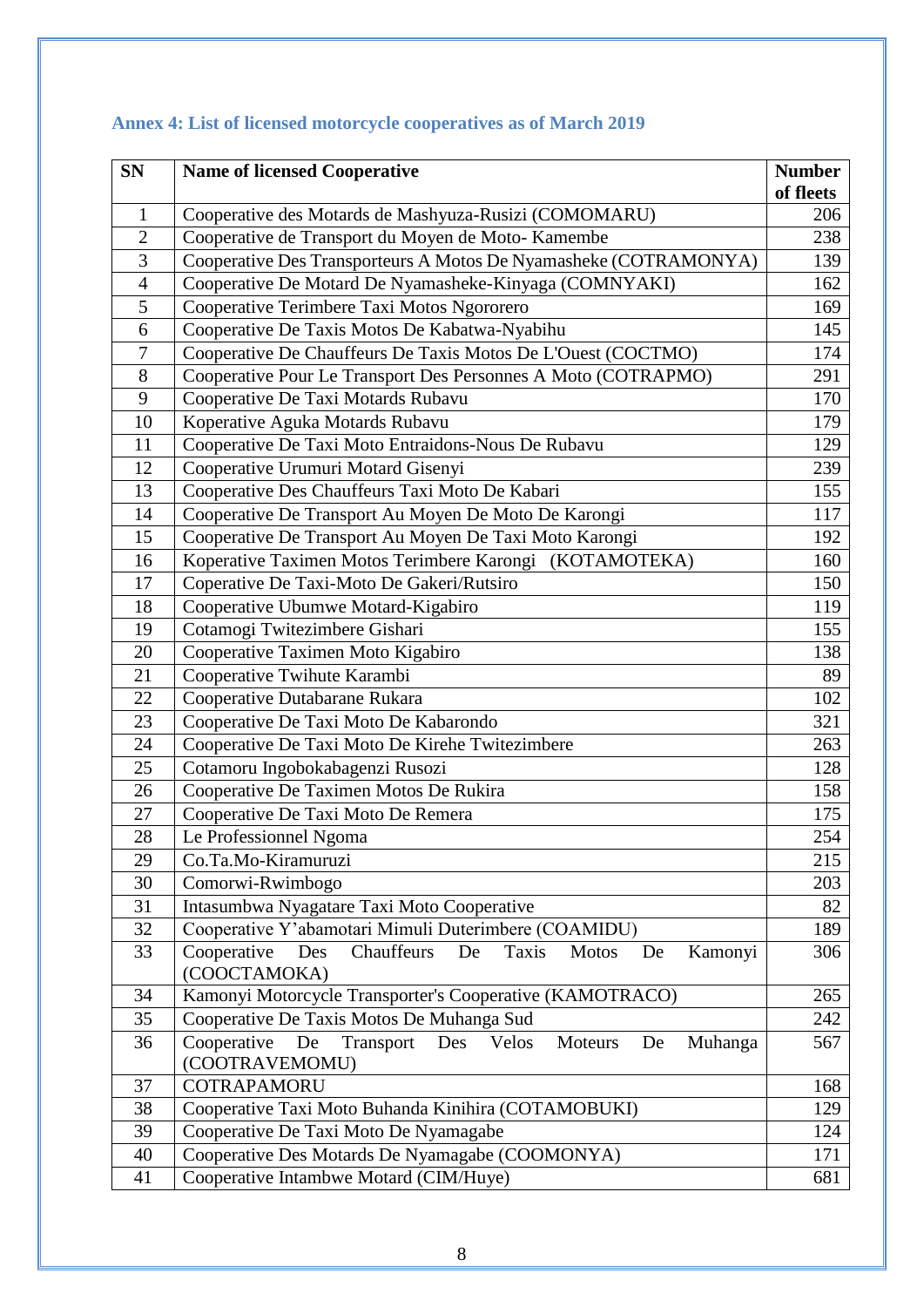| 42<br>Cooperative De Transporteurs De Taxi Moto En District De Huye<br>(COTTAMOHU)               | 469             |
|--------------------------------------------------------------------------------------------------|-----------------|
| Cooperative Dufashe Abagenzi Gisagara (KODUAGI)<br>43                                            | 226             |
| 44<br>Koperative Terimbere Motari Nyaruguru (KOTEMONYA)                                          | 202             |
| Cooperative Des Motards De Cyamutara (COMOCYA)<br>45                                             | 155             |
| 46<br>Cooperative Des Chauffreurs De Taxi-Motos Base (COOCTAMOB)                                 | 237             |
| 47<br>Cooperative De Transport De Personnes Au Moyen De Moto De Musanze                          | 226             |
| (COOTRAMO)                                                                                       |                 |
| Cooperative Des Taxis Motos Du Nord (COOTAMONO-Ubumwe)<br>48                                     | 624             |
| 49<br><b>COVATRAMO-Musanze</b>                                                                   | 124             |
| 50<br>Cooperative Des Proprietaires De Taxi Motos De Gicumbi (CPTMG)                             | 164             |
| 51<br>Cooperative De Transport Au Moyen De Mini Moto De Gicumbi                                  | 120             |
| 52<br>Cooperative De Service De Transport Au Moyen De Motos                                      | 151             |
| 53<br>De<br>Transporteurs<br>Des<br>Taxis<br>Cooperative<br>Moto<br>Nyarugenge<br>(COTRATAMONYA) | 293             |
| Cooperative De Taxis Moto De Gitikinyoni (COTAMOGI Cyinyoni)<br>54                               | 554             |
| 55<br>Cooperative Des Taxis Motos Zone Nyabugogo (COTAMONYA)                                     | 410             |
| $\overline{56}$<br>Koranumucyo Motari                                                            | 444             |
| Cooperative Kora Ndebe Motard<br>57                                                              | 944             |
| 58<br>Cooperative Imbaraga Motard Muhima                                                         | 459             |
| <b>Ibakwe Motard Cooperative Nyarugenge</b><br>59                                                | 324             |
| Cooperative De Transporteurs Taxi Moto Kabuga (COTAMOKA)<br>60                                   | 379             |
| Kacyiru Cooperative For Development Of Motorcyclist (KCDM)<br>61                                 | 446             |
| 62<br>Jabana Cooperative For Development Of Motorcyclist Ejo Heza                                | 390             |
| Gasabo Motocyclists Cooperative Of Remera<br>63                                                  | 914             |
| Cooperative Dufatanye Motard Gasabo<br>64                                                        | 461             |
| <b>Gatsata Cooperative Of Motorcyclists</b><br>65                                                | 338             |
| Koperative Kora Wigire Motari (KOKOWIMO)<br>66                                                   | 701             |
| Cooperative Taxi Moto De Rusororo<br>67                                                          | 522             |
| 68<br>Cooperative Taxi Moto De Jabana                                                            | 257             |
| Kinyinya Motorcyclits Cooperative<br>69                                                          | 797             |
| Cooperative Terimbere Motard<br>70                                                               | 333             |
| 71<br>Gisozi Cooperative For Vision Motocyclist                                                  | 945             |
| 72<br>Cooperative Tubanehafi                                                                     | 1092            |
| 73<br>Cooperative Des Taxis Motos De Mulindi (COOTAMOMU)                                         | 331             |
| Cooperative Ubumwe Taxi Moto Gatenga<br>74                                                       | 632             |
| 75<br>Abahuza Cooperative                                                                        | 973             |
| Cooperative De Taxi Moto De Kicukiro/COTAMOTOKI<br>76                                            | 268             |
| 77<br>Cooperative De Transport Umuseke Mwiza                                                     | 459             |
| Total motorcycle cooperatives fleet                                                              | 24,623<br>5,203 |
| Number of licensed individual motorcycle operators via Irembo platform<br>1                      |                 |
| <b>Total of licensed motorcycles</b>                                                             | 29,826          |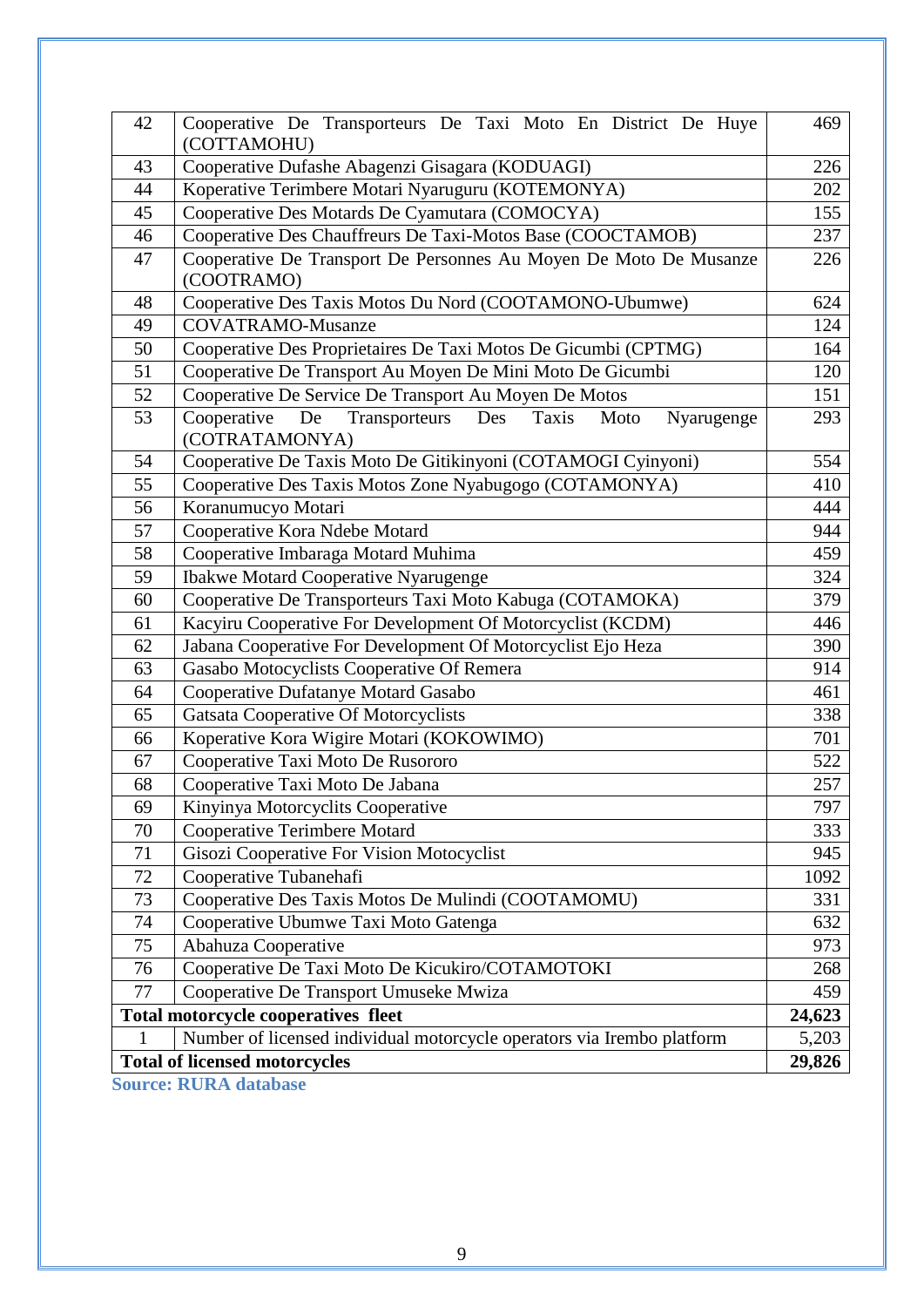| <b>SN</b>      | <b>Name of licensee</b>                                   | <b>Number of fleets</b> |
|----------------|-----------------------------------------------------------|-------------------------|
| 1              | <b>COCTRAMAVK</b>                                         | 29                      |
| $\overline{2}$ | Cooperative des Transporteurs de Marchandises de Kavumu   | 37                      |
| 3              | Cooperative des Transporteurs de Marchandises de Rubavu   | 21                      |
| $\overline{4}$ | Cooperative des Transporteurs des Marchandises de Gisenyi | 30                      |
| 5              | Delta Gakinjiro Drivers Cooperative                       | 11                      |
| 6              | Glevol Co Ltd                                             | $\overline{7}$          |
| 7              | <b>Intersec Security Company Ltd</b>                      | 16                      |
| 8              | Isano Pick Up And Truck Drivers Cooperative Kicukiro      | 11                      |
| 9              | J.A.K Safaris Ltd                                         | $\overline{4}$          |
| 10             | Kamo & Sons Ltd                                           | 17                      |
| 11             | Kaurwa Ltd                                                | 16                      |
| 12             | Khalfan Transporters Ltd                                  | 8                       |
| 13             | Mema Ltd                                                  | 6                       |
| 14             | Ntivuguruzwa Business Company Ltd                         | 1                       |
| 15             | Nyampinga Drivers Ltd                                     | 9                       |
| 16             | Societe Rwandaise De Distribution Et Services             | 5                       |
| 17             | Soft Services Company Ltd                                 | $\overline{7}$          |
| 18             | Sugira Ltd                                                | $\overline{4}$          |
| 19             | <b>Ubumwe Transport Gahanga</b>                           | 5                       |
| 20             | Umoja Wa Madereva                                         | 19                      |
| 21             | <b>Techno Stars Ltd</b>                                   | 6                       |
| 22             | CO.TA.LI.CA.NYA                                           | 16                      |
| 23             | Supatec International Ltd                                 | 15                      |
|                | <b>Total</b><br>300                                       |                         |

<span id="page-11-0"></span>**Annex 5: List of licensed transport of goods companies or cooperatives as of March 2019**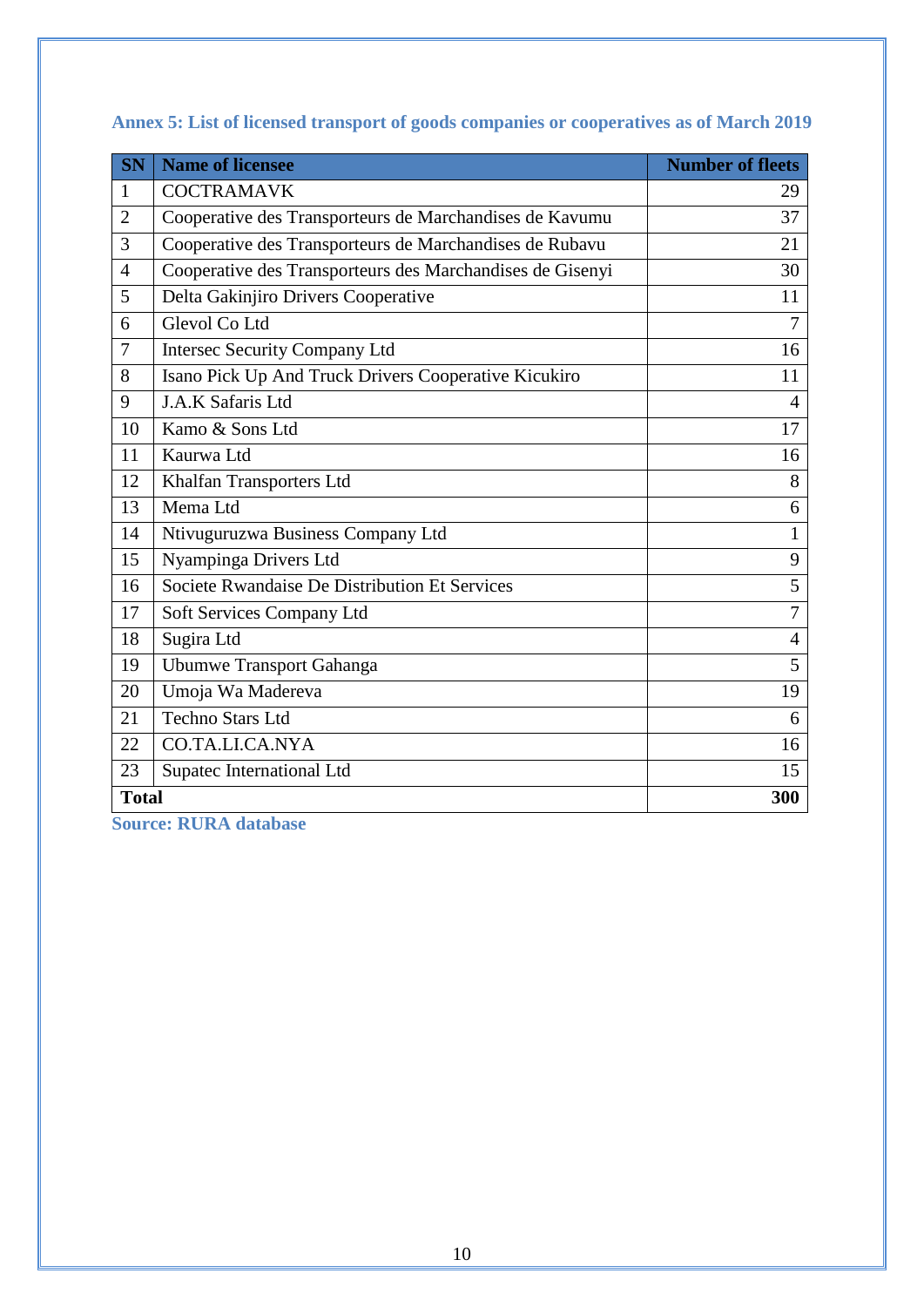| <b>SN</b>      | Name of licensee                                               |                  | Number of fleets |                |
|----------------|----------------------------------------------------------------|------------------|------------------|----------------|
|                |                                                                | Moto             | Cars             | Total          |
| 1              | <b>Agaciro Driving School Ltd</b>                              | $\overline{2}$   | 1                | 3              |
| $\overline{2}$ | Akagera Driving School Ltd                                     | 5                | 3                | 8              |
| 3              | Alphonse Driving School Ltd                                    | $\overline{2}$   | $\overline{2}$   | $\overline{4}$ |
| $\overline{4}$ | Apaforme Driving School Ltd                                    | 20               | 18               | 38             |
| 5              | Asifiwe Driving School Ltd                                     | 1                | 3                | $\overline{4}$ |
| 6              | Ateliers Economat General De Ruhengeri Ltd                     | 1                | 5                | 6              |
| 7              | Auto Ecole Isimbi Ltd                                          | 3                | 12               | 15             |
| 8              | Auto Ecole Kabarondo Ltd                                       | 3                | 6                | 9              |
| 9              | Auto Ecole La Charite Ltd                                      | 6                | $\overline{4}$   | 10             |
| 10             | Auto Ecole La Connaissance Ltd                                 | $\overline{4}$   | 3                | 7              |
| 11             | Auto Ecole La Preferance Ltd                                   | $\mathbf{1}$     | $\overline{4}$   | 5              |
| 12             | Auto Ecole La Reference Ltd                                    | $\overline{2}$   | 3                | $\overline{5}$ |
| 13             | Auto Ecole Le Bon Conducteur Ltd                               | 3                | 5                | $\overline{8}$ |
| 14             | Auto Ecole Maranatha Ltd                                       | 3                | 7                | 10             |
| 15             | Auto Ecole Sainte Famille Ltd                                  | 3                | 8                | 11             |
| 16             | <b>Better Driving School Ltd</b>                               | 5                | 11               | 16             |
| 17             | <b>Bicon Driving School</b>                                    | 7                | $\overline{2}$   | 9              |
| 18             | <b>Blessings Driving School Ltd</b>                            | $\overline{4}$   | 3                | $\overline{7}$ |
| 19             | Centre de Formation Professionnelle de Ruhango<br>(C.F.PRO.RU) | 1                | $\overline{2}$   | 3              |
| 20             | Cootelru-Vtc Ruhango                                           | 3                | 1                | $\overline{4}$ |
| 21             | Cotrascus Ltd/Alpha Driving School                             | 12               | 19               | 31             |
| 22             | Diaspora Driving School Ltd                                    | $\overline{0}$   | 9                | 9              |
| 23             | Don Bosco Driving School                                       | $\mathbf{1}$     | 3                | $\overline{4}$ |
| 24             | Don't Worry Driving School                                     | 9                | 30               | 39             |
| 25             | Driving School Ikaze Ltd                                       | $\overline{2}$   | 6                | 8              |
| 26             | Francis Driving School Ltd                                     | 1                | 3                | 4              |
| 27             | <b>Fraternity Driving School Ltd</b>                           | 5                | 11               | 16             |
| 28             | Gisenyi Driving School Ltd                                     | 1                | $\overline{2}$   | 3              |
| 29             | Hanika Anglican Integrated Polytechnic                         | $\mathbf{1}$     | 1                | $\overline{2}$ |
| 30             | Hero Driving School Ltd                                        | $\overline{2}$   | $\overline{2}$   | $\overline{4}$ |
| 31             | Hirwa Driving School Ltd                                       | 1                | $\overline{7}$   | 8              |
| 32             | Imena Driving School Ltd                                       | $\overline{2}$   | $\overline{4}$   | 6              |
| 33             | <b>Ineza Driving School Ltd</b>                                | $\overline{2}$   | 8                | 10             |
| 34             | International Driving School & Association Ltd                 | $\boldsymbol{0}$ | 6                | 6              |
| 35             | Intiganda Nyagatare (CO.T.M.IN)                                | $\mathbf{1}$     | 6                | $\overline{7}$ |
| 36             | Kamonyi Driving School Ltd                                     | $\mathbf{1}$     | 1                | $\overline{2}$ |
| 37             | Karongi Nice Driving School Ltd                                | 7                | 8                | 15             |
| 38             | Kicukiro Driving School Ltd                                    | 5                | $\overline{7}$   | 12             |

# <span id="page-12-0"></span>**Annex 6: List of licensed driving schools as of March 2019**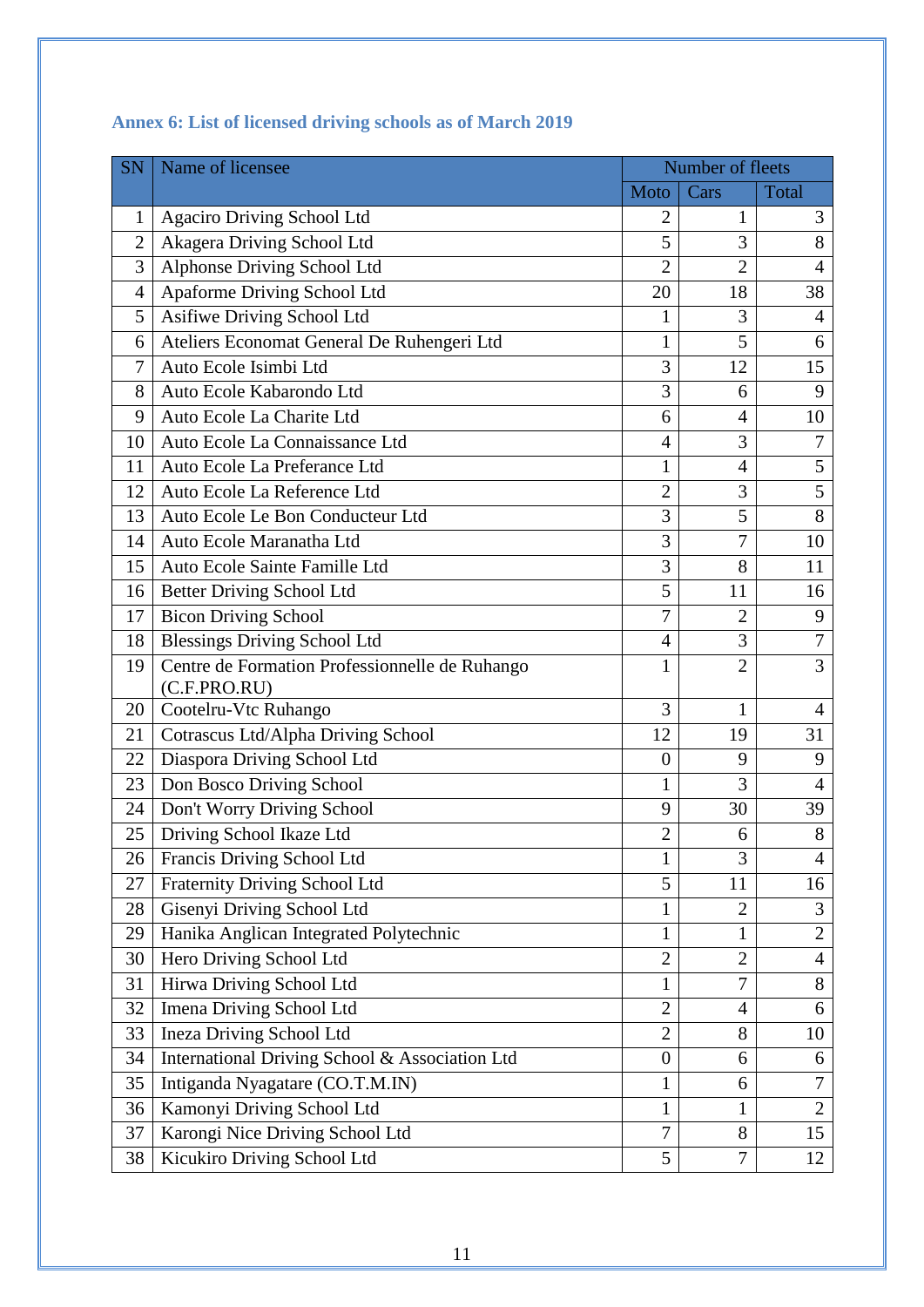| 39 | Kurujyejuru Regional Driving School         | 13               | 17             | 30             |
|----|---------------------------------------------|------------------|----------------|----------------|
| 40 | La Star Confidante Ltd                      | 3                | 9              | 12             |
| 41 | Midland Ltd                                 | $\overline{2}$   | 10             | 12             |
| 42 | Narada Driving School Ltd                   | $\overline{2}$   | $\overline{4}$ | 6              |
| 43 | New Dream Driving School Ltd                | $\overline{4}$   | 6              | 10             |
| 44 | New Hope Driving School Ltd (N.H.D.S)       | 9                | $\overline{0}$ | 9              |
| 45 | New Plan Driving School Ltd                 | $\mathbf{1}$     | 12             | 13             |
| 46 | New Vision Driving School Ltd               | $\boldsymbol{0}$ | 39             | 39             |
| 47 | Nice Driving School Ltd                     | $\overline{0}$   | $\overline{4}$ | $\overline{4}$ |
| 48 | Nyamata Driving School Ltd                  | $\overline{4}$   | 6              | 10             |
| 49 | Nyanza Technical Driving School Ltd         | $\mathbf{1}$     | $\overline{2}$ | 3              |
| 50 | Nyarugenge Driving School Cooperative       | $\overline{4}$   | 26             | 30             |
| 51 | Nyarutarama Driving School Ltd              | $\overline{2}$   | $\overline{2}$ | $\overline{4}$ |
| 52 | <b>Omega Star Driving School Ltd</b>        | 3                | $\overline{2}$ | 5              |
| 53 | Professional Driving School Cooperative     | 5                | 27             | 32             |
| 54 | Rebero Driving School Ltd                   | $\overline{2}$   | 10             | 12             |
| 55 | Reoboth Driving School Ltd                  | 3                | $\overline{4}$ | 7              |
| 56 | Rusizi Driving School Ltd                   | $\overline{2}$   | $\overline{4}$ | 6              |
| 57 | Safety Road Driving School Ltd              | $\overline{4}$   | 15             | 19             |
| 58 | Sainte Ritha V.T.C Ltd Driving School       | 3                | $\overline{2}$ | 5              |
| 59 | Shilo Driving School Ltd                    | 3                | 10             | 13             |
| 60 | Sibo Driving School Ltd                     | 5                | 14             | 19             |
| 61 | Sinayi Driving School Ltd                   | $\overline{0}$   | $\overline{4}$ | $\overline{4}$ |
| 62 | Sion Driving School Ltd                     | $\overline{2}$   | 9              | 11             |
| 63 | <b>Superior Driving School</b>              | $\mathbf{1}$     | 13             | 14             |
| 64 | Umuganda Driving School Ltd                 | 11               | 29             | 40             |
| 65 | United Driving School Cooperative (U.D.S.C) | 56               | 157            | 213            |
| 66 | <b>United Training Services Ltd</b>         | $\overline{2}$   | 1              | 3              |
| 67 | <b>Unity Driving School Ltd</b>             | 5                | 16             | 21             |
| 68 | <b>Urumuri Driving School Ltd</b>           | $\overline{4}$   | 4              | 8              |
| 69 | Welcome Driving School Ltd                  | 4                | $\overline{4}$ | 8              |
| 70 | Youth Driving School Ltd                    | 5                | 13             | 18             |
| 71 | <b>Zion Driving School Ltd</b>              | 7                | 25             | 32             |
|    | <b>Total</b>                                | 304              | 736            | 1,040          |